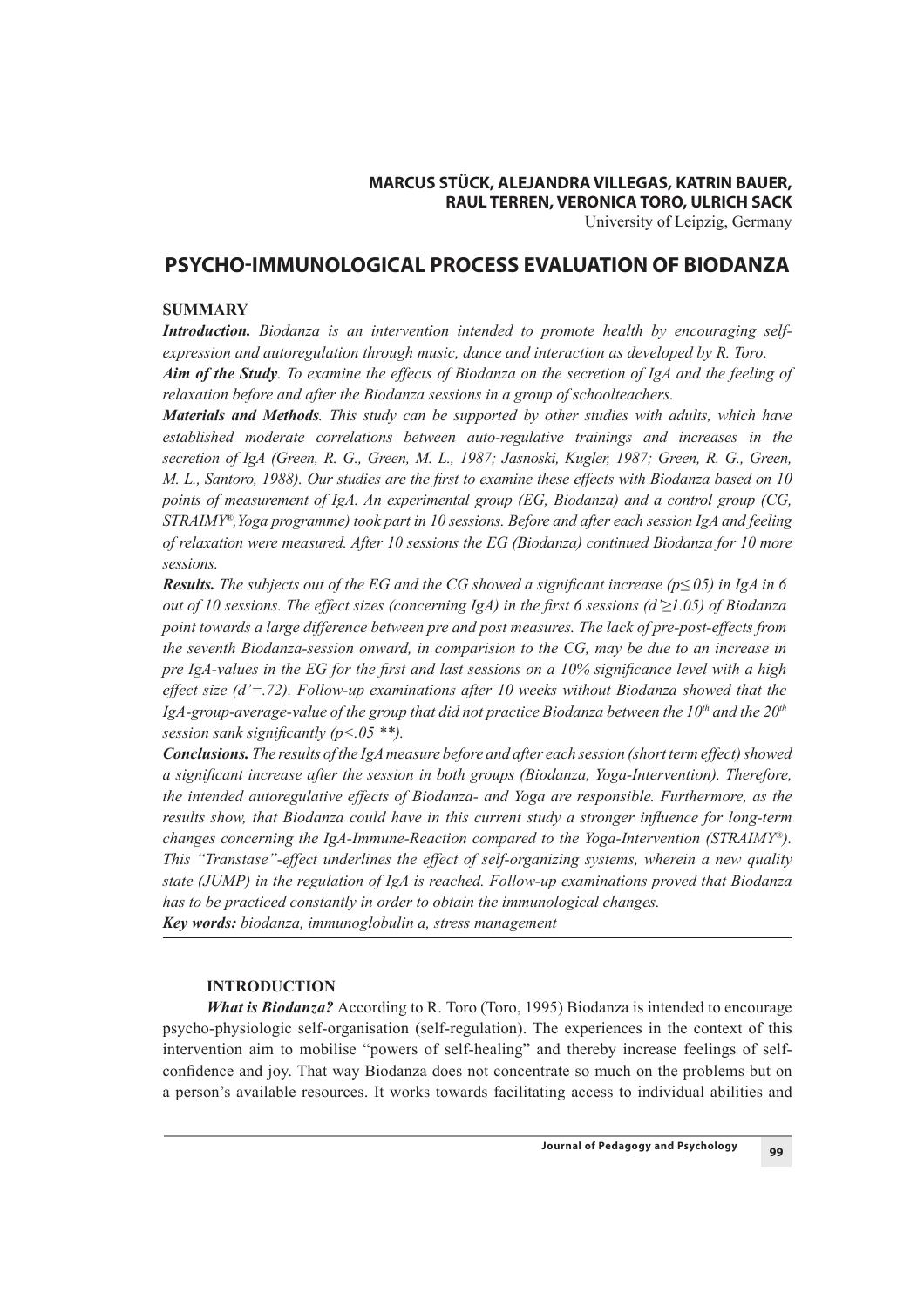strengths already present. R. Toro (Toro, 1995) developed a theoretical model for Biodanza. The basic concepts of this theoretical model (TM) will be explained in the following section.

#### *Integration:*

An important goal of Biodanza in addition to achieving a balanced or well-regulated internal state is the establishment of a state of human integration in the context of the struggle to express one's individual, genetically-determined potential (vertical aspect of TM). L. Biswanger (Biswanger, 1973) was the first to mention the concept of human integration. In Biodanza, integration manifests itself in three aspects:

- 1. The affective-psychomotor integration of the individual focuses on establishing individual synchrony between thoughts, feelings, and actions.
- 2. Social integration refers to the integration of the relationships between members of the same species.
- 3. The third aspect involves the integration of the original relationship between man and nature and the awareness of man's involvement in the greater totality of the cosmos.

The integration takes place through the stimulation of the primal life functions, which we are constantly separated from by the forces of culture (Toro, 1995). A characteristic of the fundamental vision in Biodanza: The integration of the three aspects takes place simultaneously, interactively, not consecutively (Garcia, 1997).

### *Identity and Regression:*

The horizontal access of the theoretical model represents the continuum between the poles of identity and regression (Garcia, 1997). This continuum refers to the natural alternation between the various states of consciousness and leads to the integration process.

The extreme end of the identity pole is our essence – the intimate feeling of being truly oneself. In this state of consciousness, the world is seen from the very personal standpoint of the individual and a differentiation between subject and other subjects or, in other words, a subjectobject differentiation, is possible. Identity is the consciousness and the experience of being. Identity is not static but changes constantly without losing the essence of its being. In other words: Identity is a heightened awareness of ourselves, wherein we feel ourselves intensely and are active (waking state). A physical dimension of identity is movement, where the physical level of identity expresses itself among other things by means of dance.

Regression is a state of undifferentiated perception and relaxation involving the dissolution of identity. Regression is the reduction or revocation of wilful, cortical activity. This state has a healing, regenerative effect on the organism by stimulating homeostasis. In Biodanza, the regressive state is an experience of harmony of the primal life functions, such as the instincts. In the state of regression we are in touch with our healthy essence, which is distinctly separate from cultural and repressive values. In this state we strengthen the balance and stability of the living system.

Expanding further on the theory represented in the horizontal aspect of his model (identity vs. regression) Toro concluded that every disorder in the biopsychosocial system "man" must have an appropriate musical stimulus and an integrating exercise connected with it. He developed the first Biodanza exercises corresponding to one of the two poles in his model (see table 1). He used particular music to reinforce the identity pole (euphoric rhythms) and other music to induce states of regression.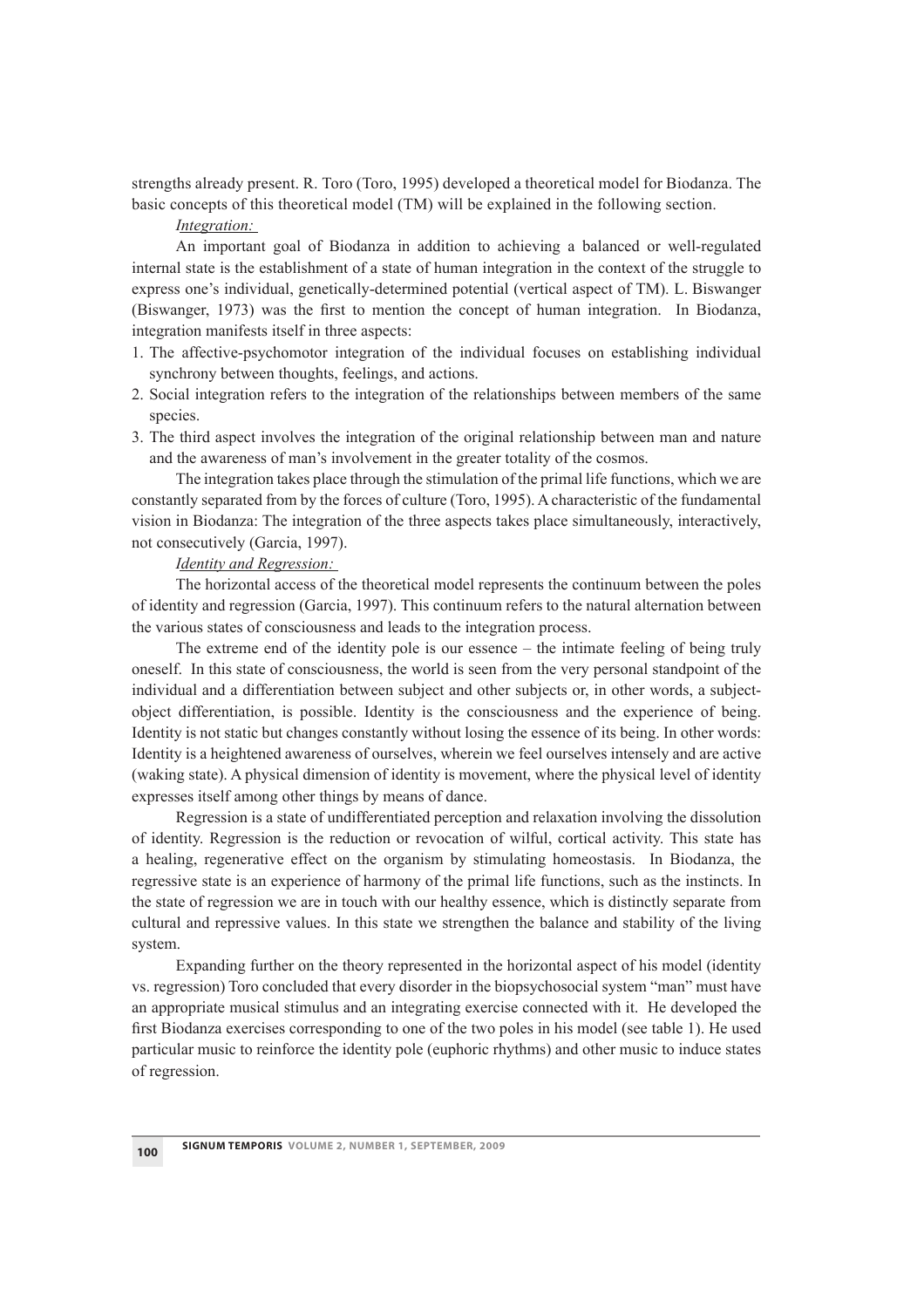| <b>Identity</b>                            | <b>Regression</b>            |  |  |  |  |
|--------------------------------------------|------------------------------|--|--|--|--|
| Physiological Walking                      | Choir on a Single Syllable   |  |  |  |  |
| Challenging Exercises                      | <b>Slow Neck Circles</b>     |  |  |  |  |
| Expressive Dance with Strength and Purpose | <b>Relaxation Dances</b>     |  |  |  |  |
| ٠                                          | Movements in Slow Motion     |  |  |  |  |
| <b>Communication Dances</b>                | ٠                            |  |  |  |  |
| Encounters                                 | Rocking Circles              |  |  |  |  |
| <b>Creative Dances</b>                     | ٠                            |  |  |  |  |
| <b>Battle Dances</b>                       | <b>Compact Trance Groups</b> |  |  |  |  |

*Table 1. First exercises for the poles "identity" and "regression" (Garcia, 1997)* 

## *Experience as the Basic Method in Biodanza:*

R. Toro (Toro, 1995) emphasised that Biodanza is a technique. This Biodanza technique is based on the induction of experiences – the vivencias<sup>1</sup>. The concept of experience in Biodanza is drawn from the philosopher and pedagogue W. Dilthey (cited in Kallen, 2003). Dilthey postulated that it was the role of the arts to understand the human world "*to the extent that human states are experienced, to the extent that they are expressed and to the extent that these expressions are understood*". Biodanza has adopted this principle encouraging the experience of authentic expression of feelings and an intense state of being. Experience is the intense and passionate perception of being alive in the here and now. It involves an intuitive perception of the moment with maximum intensity and goes beyond rational understanding (Garcia, 1997). Subjective experience takes place in the present. Rational understanding is an interpretation of the present and is retrospective or prospective (e.g., fantasies, imaginings). Experiences or vivencias in Biodanza are evoked by music, dance, songs, and interpersonal contacts within a group, and are expressed in the five lines of human potential. They influence the immunological, physiological, endocrinological, and emotional compensatory processes of an organism and have healing, regenerative effects (organic renewal, Garcia 1997).

## *The Lines of Experiences (vivencias):*

An important aspect in the definition of Biodanza is the learning or re-learning of primal life functions, such as being in contact with human instincts. According to R. Toro (Toro, 1995) common life functions or basic human potentials exist in all humans. Depending upon their genetic potential all humans develop 5 potentials in 5 lines of experience. These consist of *vitality*, *emotionality, creativity, sexuality*, and *transcendence*. These five levels of experience are connected to one another and reinforce each other. Through Biodanza all levels can be stimulated and harmonised. The following paragraph describes the possible effects of these so-called "five lines" as outlined in Biodanza by R. Toro (Toro, 1995):

- *Vitality* (meaning health, alternation between activity and relaxation, joy): The vivencias for vitality are intended to revitalise the body, lead to improved health, increase physical auto-regulation, and uncover or discover the joy of living and serving the life force.
- *Sexuality* (referring to the ability to experience pleasure, reproduction, sexual connection): The vivencias for sexuality increase the ability to experience pleasure, strengthen sexual identity, improve the ability to make contact with others and increase sensual sensitivity.
- *Creativity* (means innovation, construction, imagination): The vivencias for creativity stimulate abilities in expression and the ability to structure one's life in a meaningful way. Different forms of expression can be experimented with on this level

 $1 =$  Experience, intensively experienced moment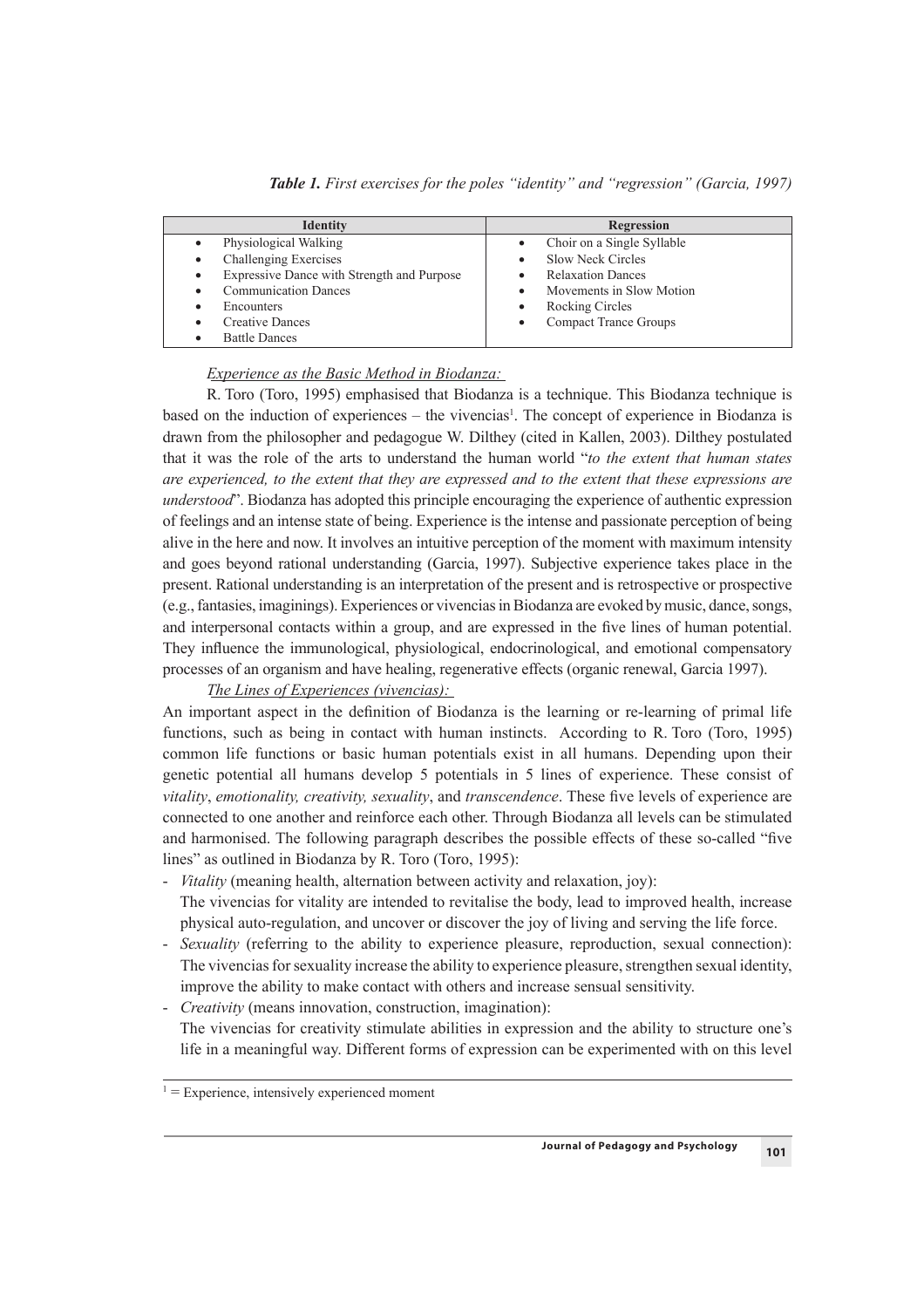and new creative possibilities of expression can be found.

- *Emotionality* (referring to sensitivity, love, friendship, altruism):
- The vivencias of emotionality allow for a sensitive re-orientation as well as enable new access to emotions. Furthermore, more appropriate forms of emotional regulation and empathy can be learned that can be used in dealing with oneself as well as in developing emotional relationships with others then.
- *Transcendence* (refers to an expansion in consciousness, connection with nature, a feeling of belonging in the universe):

 The vivencias of transcendence attempt to expand consciousness and create a harmonic, holistic, integrative perspective on the world.

#### *Protovivencias:*

The development of identity is a lifetime process that is influenced by our first experiences - the protovivencias<sup>2</sup>. The source of the 5 lines of experiences or of our identity is our primal, intra-uterinal experience, our so-called *oceanic experience* (Jung, 1980). In the first six months of life these primal, oceanic experiences are differentiated by means of sudden flash experiences (flash-learning) and as a response to internal and external stimuli. The oceanic experiences are differentiated into the following protovivencias (Timbergen, 1952, cited in Lopez, 1952):

- The protovivencia connected to vitality results from the baby's movement and is based on the fluctuation between activity and relaxation or the experiences of arousal and rest.
- Sexuality is connected to the protovivencia associated with skin contact and affection.
- Creativity develops out of the expression of an infant's curiosity.
- Emotionality is connected with the protovivencia associated with eating and protection.
- Transcendence develops out of the protovivencia associated with the harmony that a baby perceives in his or her environment.

In the table that follows (see Table 2) descriptions of the 5 lines of experiences (vivencias) and the associated experiences, emotions and feelings are presented. If for example the protovivencia of protection was experienced as a baby then altruism, which is considered the associated adaptive experience, can be developed later on. If a person has not experienced sufficient protection then it is more likely than not that the person will exhibit fewer altruistic behaviours later.

*Table 2. Description of the 5 lines of experience and the associated experiences, emotions and feelings or the "evolutionary" experiences*

| Protovivencia                                                       | Line of Experience;<br><b>Vivencia</b> | <b>Emotion, Feeling</b>          | <b>Adaptive Experience</b>                |
|---------------------------------------------------------------------|----------------------------------------|----------------------------------|-------------------------------------------|
| movement, vital energy                                              | vitality                               | joy, life impulse,<br>enthusiasm | autonomy                                  |
| contact, affection                                                  | sexuality                              | desires, pleasure                | orgasmic connection,<br>lust, sensuality  |
| freedom, expression, curiosity                                      | creativity                             | creative enthusiasm              | artistic creation.<br>scientific creation |
| protection (security) eating (food)                                 | emotionality                           | affection, love, friendship,     | altruism                                  |
| harmony (harmonic relationship<br>with environment), free breathing | transcendence                          | happiness, serenity,<br>calmness | ecstasy                                   |

<sup>2</sup> Protovivencias are the primal experiences of early childhood.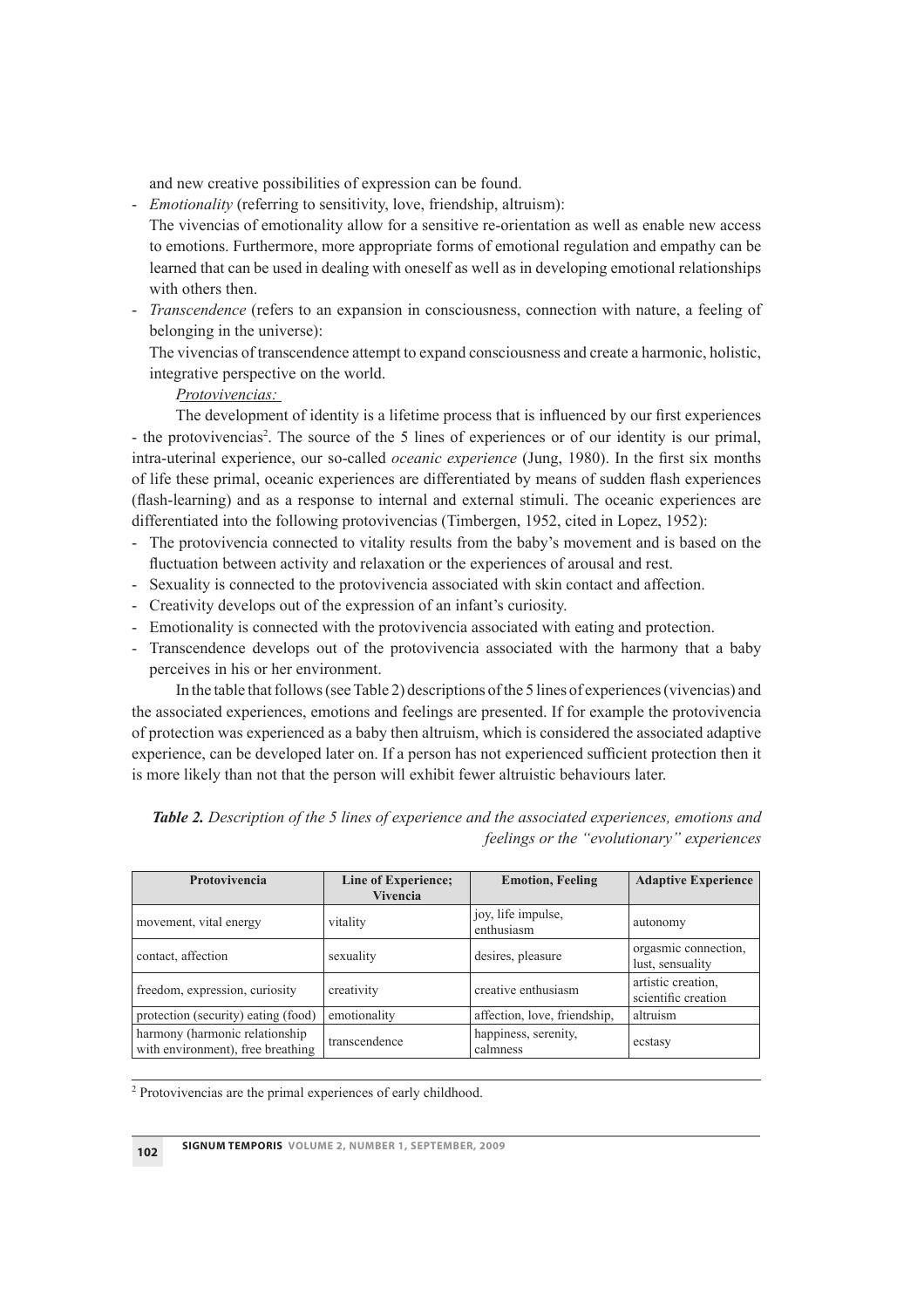The lines are connected with each other and can reinforce each other. They take their own individual course in a person's life, depending on the environmental stimuli – the eco-factors. The goal of Biodanza is to express the genetic potentials a person has in the 5 lines of experience and integrate these experiences and behaviours to make the person a biopsychosocial whole (vertical aspect of the theoretical model).

## *Genetic Potential and Eco-factors:*

The development of all beings follows the lines of genetically inherited potentials. The DNA within every cell contains the entire biological information needed for the complete development of the individual. This information manifests itself in the network of the lines of vivencias. Whether or not the genetic potential is able to unfold depends upon the eco-factors. A large part of our potential remains only a "possibility" (potency) due to a lack of sufficient stimulation or to suppression. Positive eco-factors are stimuli and conditions that encourage the development of potentials. According to R. Toro (cited in Kallen, 2003), however, people of our culture are exposed to a strong network of negative eco-factors. To counteract this Toro attempts to create a field of positive eco-factors in one of his Biodanza sessions where the genetic potentials are stimulated in.

## *Research on Biodanza:*

Since 1998 (Stück, 1998) the influence of Biodanza has been studied and different psychological (e.g. emotion regulation, health psychology), physiological (e.g. skin response, blood pressure) and immunological (specific, non-specific immune response) parameters have been investigated (Stück, Villegas, 2008). Collaborations with several universities and institutes (e.g. University of Leipzig, Institute for Stress Research Berlin, University Abierta Interamericana B. Aires) as well as with the Biodanza School Buenos Aires have been established. Approximately 150 persons have taken part in this investigation, which is based on an Experimental-Control-Group-Design. It could be demonstrated that Biodanza is able to increase well-being and personal resources and to prevent states of stress. Biodanza improved psychophysiological self-organisation, a work-related capacity to act, and self-efficacy. With respect to the results of these evaluation studies Biodanza gains particular importance when the health political mandate of the World Health Organisation is considered, which seeks progressive health development and primary prevention of stress states.

### *Biodanza and the Immune System (IgA):*

It could also be shown that improved auto-regulation is connected to increased Immunoglobulin A levels (Kaschka, Aschauer, 1990). Immunoglobulin A (IgA) is an antibody of a specific humoral immune response (Birbaumer, Schmidt, 1999). IgA acts as a first line of defence against complaints such as upper-respiratory tract infections (Roitt et al., 1991). IgA can be measured in the saliva. An increase in IgA in the saliva can be taken as a sign of improved specific immunological defence. IgA is particularly suited for immunological field studies because it can be examined noninvasively in the saliva (Hennig, 1994; Jemmott et al., 1983). There are few publications evaluating psycho-neuro-immunological training programs or the effects of such training programs on IgA on more than two points of measurement. The existing studies refer to examinations of a single relaxation session or to results in which the IgA was measured immediately before and after only one single session. Our studies are the first to examine these effects based on 10 points of measurement of IgA in adults.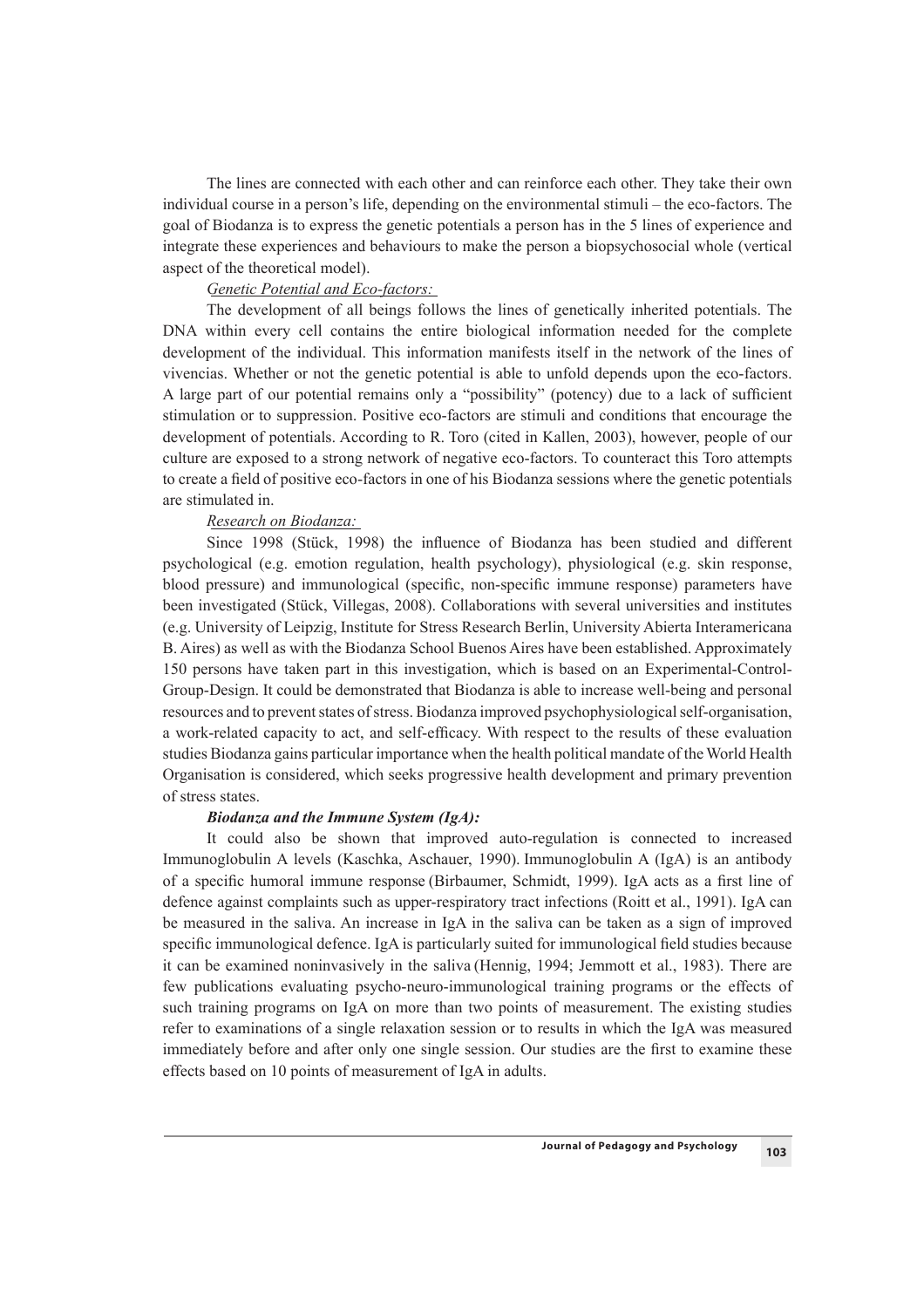To conclude, it can be said that Biodanza is a type of intervention for stress reduction that has two primary components: integration and auto-regulation. Positive effects of Biodanza on the experience of relaxation and on the immune system (for example, IgA), in particular by means of Biodanza's auto-regulative impact, are suspected. Consequently, and in light of former studies and results the central research question is: What is the effect of Biodanza on IgA and on the feeling of relaxation in the process of ten sessions?

### **AIM OF THE STUDY**

To measure effects of Biodanza on the secretion of Immunoglobulin A in saliva and on the subjective feeling of relaxation before and after the Biodanza sessions.

### **MATERIALS AND METHODS**

### *Investigated Biodanza-programm:*

It is assumed that the subjective rating of relaxation and the IgA levels, which can be seen as reflecting the mucosal immune state, can be enhanced by Biodanza. The formal structure of the Biodanza intervention is as follows: 10 two-hour Biodanza sessions were attended by the participants. The participants were given the opportunity to talk about the experiences of the previous session or to ask any questions before each class. The sessions were composed by two experienced Biodanza teachers – Raul Terren and Veronica Toro – who are at the same time the directors of the Biodanza School Buenos Aires. The sessions were instructed by psychologist and teacher of Biodanza A. Villegas (Mendoza/Argentina). The conceptualisation and the administration of these sessions are based on the theoretical Biodanza model (see above).

The different dances within the Biodanza sessions were designed to pass through the states of identity (sympathetic) and regression (parasympathetic) (see Picture 1).



*Picture 1. The Biodanza-curve, variation between identity and regression*

At the beginning of the Biodanza sessions (1) activating dances or vivencias were performed (rhythmic dances, walking). Relaxing, flowing exercises followed (flow dances, segment exercises) in order to lead participants gradually towards regression (2) (rocking circle, compact groups). At the end of the session the state of identity was once again strengthened by means of activating dances (samba, walzes, etc.).

In Table 3 (see Table 3) the main exercises performed in the Biodanza intervention during the 10 sessions are presented. Every session was made up of 12 exercises or dances. According to the progression illustrated in the Biodanza model curve (see Picture 1) dances were repeated or new dances were introduced in the process of the sessions.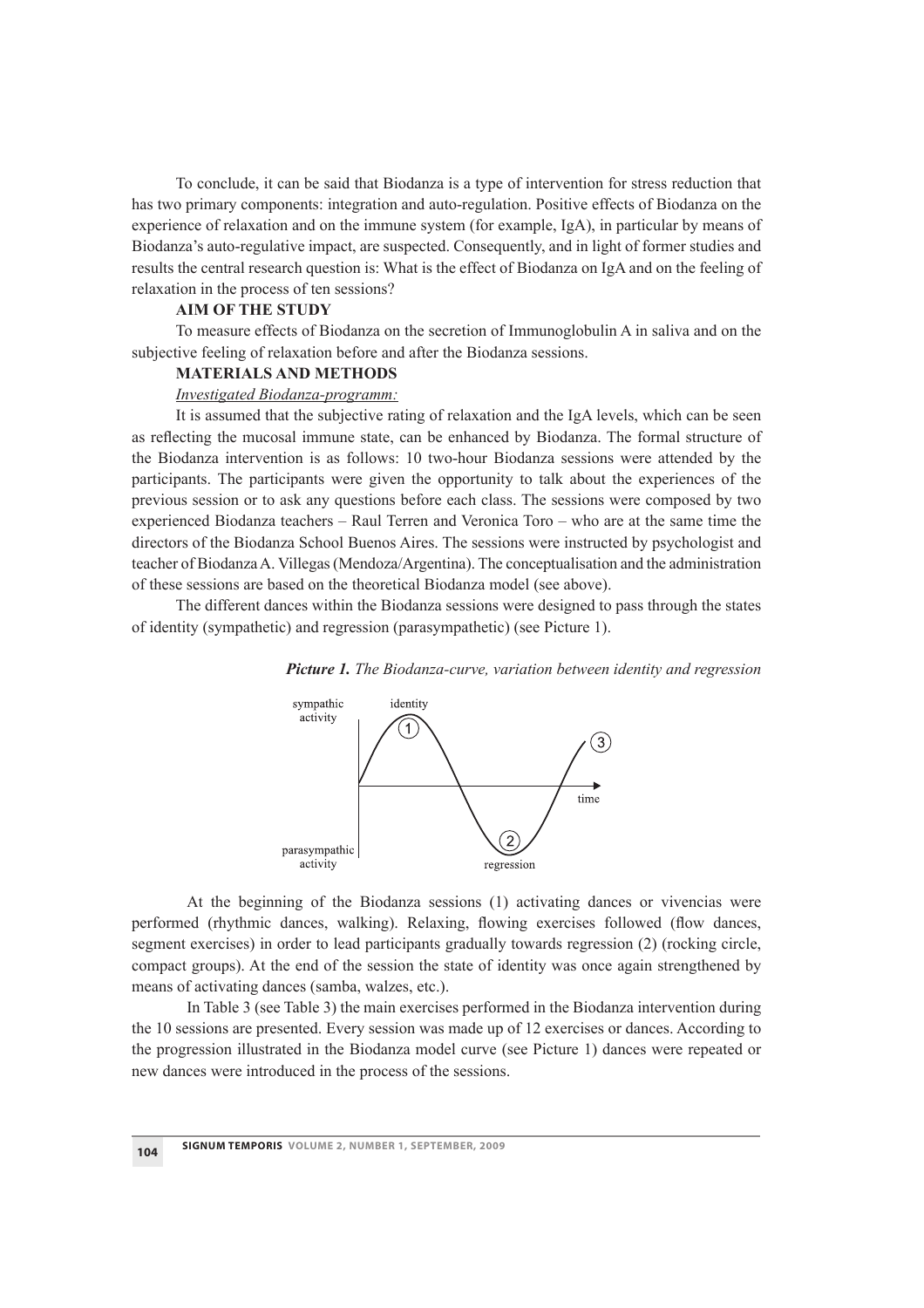*Table 3. The main exercises per session in the Biodanza intervention*

| <b>Session</b> | <b>Main Exercises</b>                                                                                                                                                                                                                                                |
|----------------|----------------------------------------------------------------------------------------------------------------------------------------------------------------------------------------------------------------------------------------------------------------------|
| 1              | Synergetic walking, rhythmic variations, synergetic jumping, flow dances, five-person affective stroking<br>of hands, contact with hands and eyes, activating circles                                                                                                |
| $\mathbf{2}$   | Physiological walking, walking in pairs, dance of lightness, harmonising circle, segment dances for<br>the head and the shoulder-arms, self-stroking of the face, affective stroking of hair in pairs, encounters,<br>opening to others, activating circles          |
| 3              | Walking to music, connection to circular rhythm, freeing of movement, tropical dances, harmonising<br>circle, flow dance in pairs, rocking circle, rocking of the other, circle of eye contact, activating circles                                                   |
| 4              | Circle of singing, walking in pairs, freeing of the voice and of movement, yin-yang dance, communication<br>circle, encounters, activating circles                                                                                                                   |
| 5              | Circle of welcoming, walking without worries, play of the hands, rhythmic variations, samba, harmonising<br>circle, dance of sensitivity, affective stroking of the face in pairs, activating circles                                                                |
| 6              | Walking in pairs, melodic synchronisation, cascade of segments, dance of earth, water, fire, air,<br>harmonising circle, affective stroking of the hands in pairs, concentric eye contact circle, encounters,<br>activating circles                                  |
| 7              | Circle of welcoming, rhythmic-sensual walking, dance of the horse, breathing dance, segment dance of<br>the hips, integration of the 3 centres, encounters, activating circles                                                                                       |
| 8              | Rhythmic circle with singing, walking with purpose, meeting the warrior, preparation for the tiger, the<br>tiger dance, rhythmic relaxation "batucada", harmonising circle, rocking the other, minute of eternity,<br>contact with hands and eyes, circle of singing |
| 9              | Circle of welcoming, walking with music, different rhythms, central and peripheral movements<br>"batucada", leading the other with closed eyes, synaesthetic pleasure, rain of affection, encounters,<br>activating circles                                          |
| 10             | Circle, walking in pairs, rhythmic synchronisation, expressive dance, dancing for the other, rocking<br>circle, dance of sensitivity, dance of experience, encounters, ceremony of triumph                                                                           |

## *Investigation plan and Sample procedure (10 weeks):*

An experimental group of 13 participants took part in the Biodanza-sessions for 10 weeks (weekly class, September-December, 2000). It was a group intervention, so all participants took part at the same time. All participants were healthy teachers from Leipzig (Germany) without any indications of immunopathological processes. Each session lasted for two hours. 10 participants were female, 3 subjects were male. The mean age was 43.08 (SD: 7.55) years. An control group of 11 female teachers from secondary schools of Leipzig and regions near Leipzig took part in a 10 week (September – December, 2000) stress reduction training with elements of yoga (STRAIMY®; Stück, 2005). It was a group intervention, so all participants took part in the training at the same time. The mean age was 41.63 (SD: 7.22) years. The youngest teacher was 32 years old, the oldest 57 years. Both groups where chosen by request. All participants were non-smokers who reported no current illnesses or use of medication.

## *Follow-up examination in the experimental group (Biodanza, 20 weeks):*

After 10 sessions 7 test persons of the experimental group (Biodanza) continued the testing for 10 more sessions. As a control group a group of 6 subjects was examined who did not exercise Biodanza between the 10<sup>th</sup> and the 19<sup>th</sup>/20<sup>th</sup> session. The tests of IgA in saliva were taken before the  $19<sup>th</sup>$  respectively  $20<sup>th</sup>$  session.

## *Saliva collection and analysis:*

IgA in saliva was measured before and after each session. The saliva samples were taken by means of sample tubes with an integrated cotton sponge (Salivette, Greiner, Frickenhausen, Germany). The saliva was collected passively (without chewing) within a time period of 2 minutes.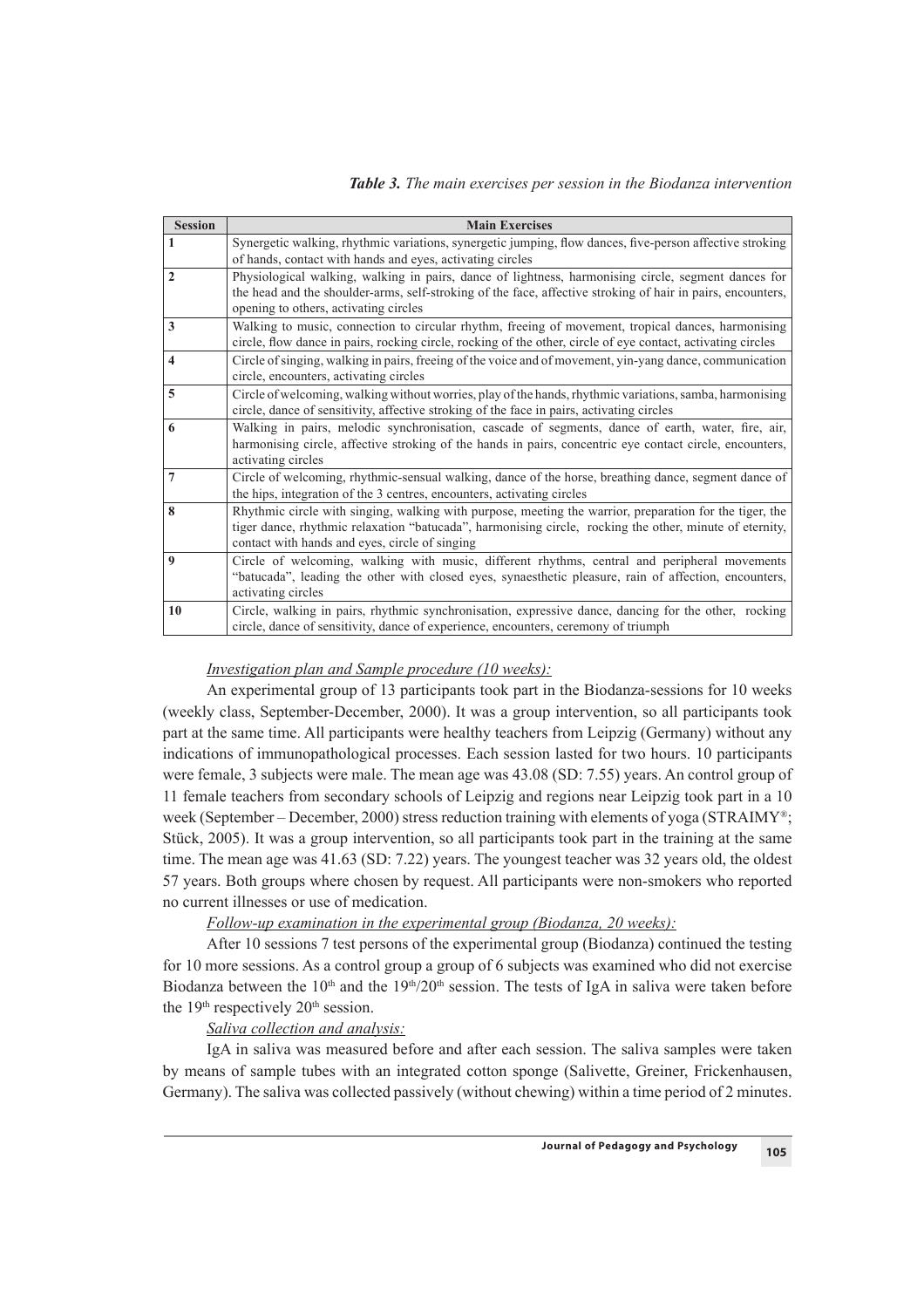That way it was possible to consider the IgA secretion flow rate and the amount of saliva. The saliva samples were kept frozen at  $-80$  °C until the analysis. The saliva was separated from the cotton sponge by a centrifuge and gathered in the lower part of the Salivette. Five µl of each undiluted saliva sample were placed on radial immuno-diffusion plates for testing secretory IgA (The Binding Side, Birmingham, U.K.). The diameter of the resulting precipitate ring was measured after 96 hours.

#### *Materials for measurement of subjective feeling of relaxation:*

Before and after the sessions, participants rated the subjective feeling of relaxation on a 17-point scale (17 levels not relaxed = 1; very much relaxed=17). This scale was developed by U. Binz and G. Wendt (Binz, Wendt, 1986).

The obtaining of the data for IgA and the subjective feeling of relaxation before and after the Biodanza sessions took place according to the following pattern: Firstly, all participants were asked to give a sample of saliva at the same time and, secondly, they were asked to fill out the rating scale shortly thereafter.

## *Statistical analysis:*

For the comparison of the pre- and post-measurements and also for the Follow-up examination, a t-test for grouped samples was calculated in the experimental group as well as in the control group. Effect sizes for t-tests (dependent samples) were processed with the following

$$
\frac{\mu_1 - \mu_2}{\sigma_D} \sqrt{2}
$$

formula:  $d' =$ 

**RESULTS**

The results for each group are presented separately.

.

Experimental Group (Biodanza)

The psychological measurements of the subjective experience of relaxation due to the Biodanza-sessions, which were assessed exactly as the saliva sampling before and after each session, showed 7 significant pre-post changes ( $p < .05$ ) (see Table 4). In the second, third, and ninth session no significant differences were reported but effect sizes point to a substantial increase.

**Session 1 2 3 4 5 6 7 8 9 10 M pre SD** 8.75 2.87 9.63 3.77 11.29 4.46 8.44 4.87 7.55 3.53 9.00 3.88 9.50 3.16 8.13 3.18 13.17 3.19 10.30 4.00 **M post SD** 15.40 1.67 12.75 5.28 14.71 1.79 13.33 2.18 14.27 3.55 12.4 3.97 12.60 3.20 13.50 2.20 14.17 1.47 13.40 3.27 **P** .01\*\* .27 .12 .04\*\* .00\*\*\* .02\*\* .01\*\* .01\*\* .35 .03\*\*

*Table 4. Subjective experience of relaxation (average) before (pre) and after (post) the Biodanza sessions*

**d'** 3.26 0.59 0.97 1.17 2.26 1.03 1.35 1.63 0.60 1.01 Legend: Significances are indicated for  $p < 0.1^*$ ,  $p < 0.05^{**}$ , \*\*\*  $p < 0.01$ ; d'= Effect sizes

The concentration of secretory immunoglobulin A before and after each Biodanza-session differed in 6 out of 10 sessions significantly (p≤.05) (see Table 5). In the 7<sup>th</sup>, 8<sup>th</sup>, 9<sup>th</sup> and 10<sup>th</sup> session no significant differences between pre and post measures could be found.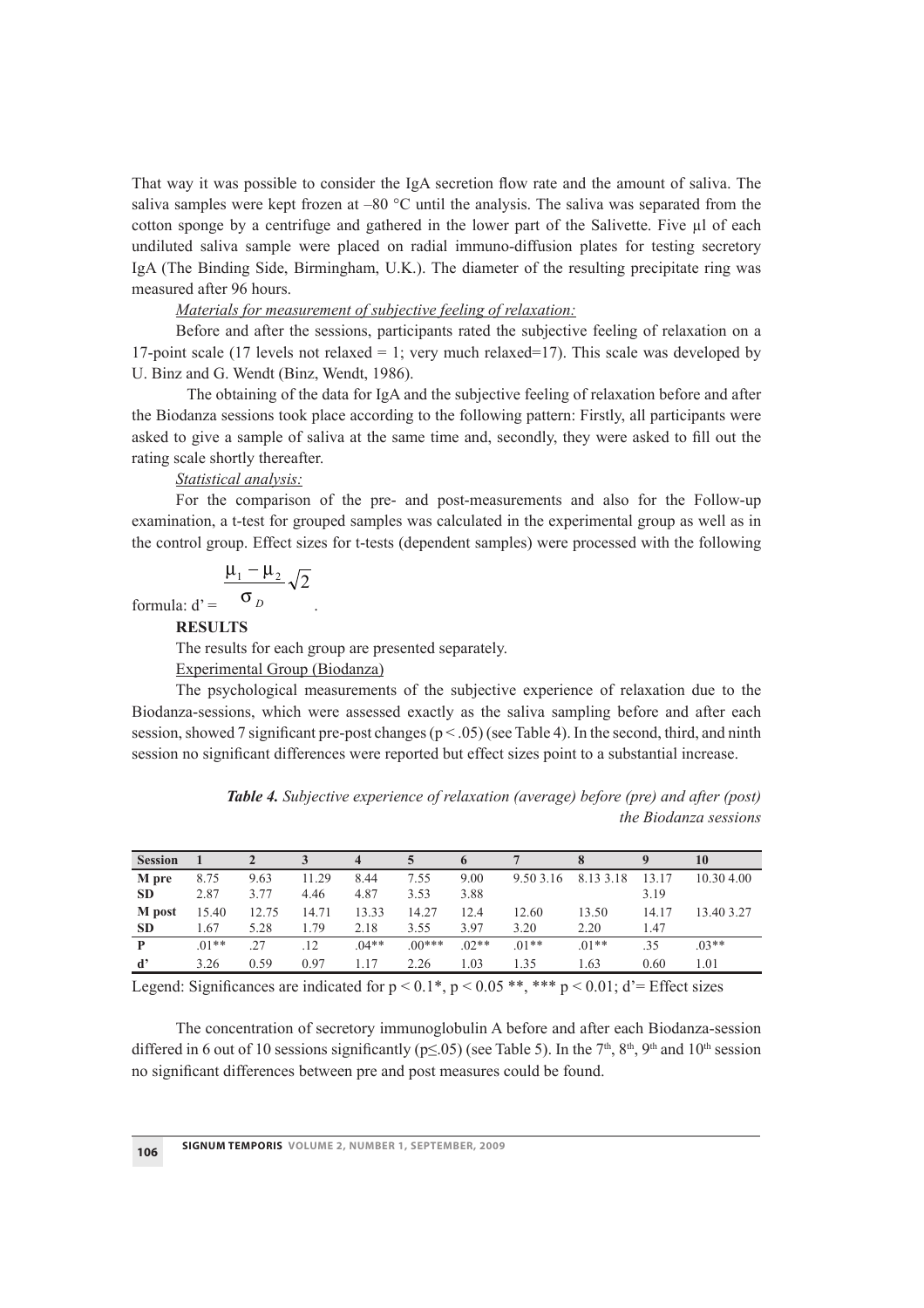| <b>Session</b> |        |         |         |         |         | 6        |       |       | q     | 10    |
|----------------|--------|---------|---------|---------|---------|----------|-------|-------|-------|-------|
| M pre          | 33.78  | 38.52   | 27.79   | 35.83   | 29.41   | 30.08    | 43.88 | 83.46 | 44.48 | 46.42 |
| <b>SD</b>      | 22.27  | 19.38   | 13.70   | 22.86   | 16.35   | 13.40    | 18.25 | 57.23 | 21.88 | 13.15 |
| M post         | 92.10  | 83.71   | 65.71   | 78.40   | 60.45   | 55.67    | 49.68 | 58.78 | 71.20 | 41.64 |
| <b>SD</b>      | 36.94  | 32.04   | 37.51   | 35.80   | 31.62   | 28.41    | 25.75 | 30.76 | 39.07 | 21.73 |
| P              | $03**$ | $00***$ | $0.5**$ | $.02**$ | $00***$ | $.00***$ | .60   | .26   | .25   | .55   |
| $\mathbf{d}$   | 2.00   | 2.11    | .28     | 1.33    | l.35    | .50      | 0.24  | 0.61  | 0.75  | 0.28  |

*Table 5. Average concentrations of secreted Immunoglobulin A before (pre) and after (post) each session* 

Legend: Significances are indicated for  $p < 0.1^*$ ,  $p < 0.05^{**}$ , \*\*\*  $p < 0.01$ ; d'= Effect sizes

The measures of the subjective feeling of relaxation and IgA showed a substantial moderate correlation of  $r = .23$  (p<.01). Across the 10 Biodanza sessions an increase in the pre-measure of subjective feeling of relaxation was observed.

The effect sizes (concerning IgA) in the first 6 sessions ( $\geq$ 1.05) of Biodanza point towards a large difference between pre and post measures of IgA. The lack of effects from the seventh session onward may be due to an increase in pre IgA-values. In spite of methodological limitations a first impression shall be presented in table 6 by showing a statistical comparison of the participants' IgA-pre-values (t-test for dependent samples) for the first and last sessions. This should prove helpful for further examinations of long-term effects of Biodanza (see Table 6).

*Table 6. Average concentrations of secreted Immunoglobulin A of the pre-values in the first session (pre-value) in comparison to the pre values of the last session (10th session)*

|                                  | <b>First session</b><br>IgA-Pre (Mean, SD) | <b>Last Session</b><br>IgA-Pre (Mean, SD) |
|----------------------------------|--------------------------------------------|-------------------------------------------|
| Mean (SD)                        | 33.78 (22.27)                              | 46.42 (13.15)                             |
| Significance (size of effect d') | $p=.09*(d'=0.72)$                          |                                           |

Legend: Significances are indicated for  $p < 0.1^*$ ,  $p < 0.05^{**}$ , \*\*\*  $p < 0.01$ ; d'= Effect sizes

Follow-up examinations after 10 weeks without Biodanza showed that Biodanza has to be practiced constantly in order to obtain the immunological changes. The IgA-group-averagevalue of the group that did not practice Biodanza sank significantly ( $p < 0.05$ \*\*, see Picture 2).



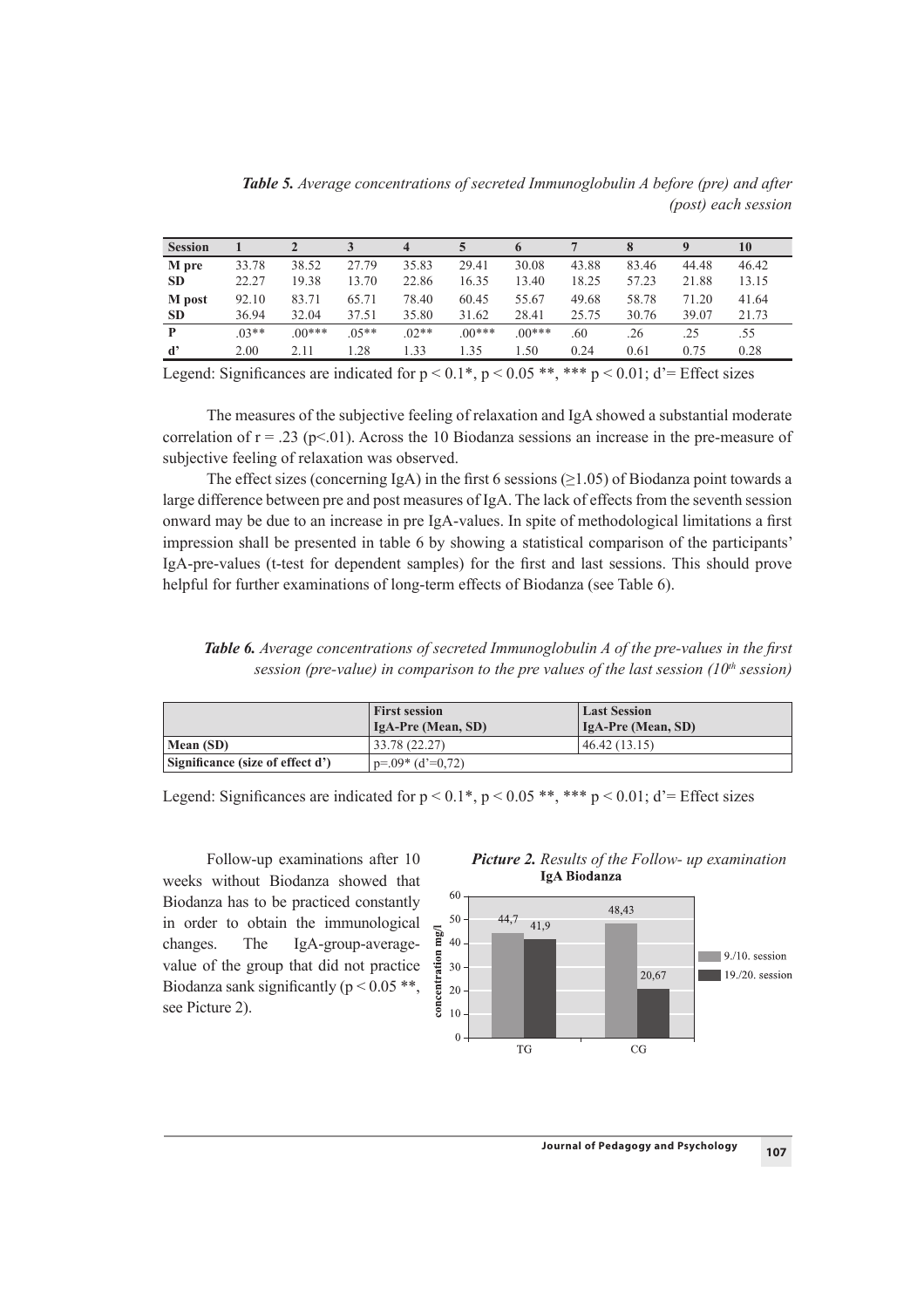Control group (STRAIMY<sup>®</sup>/ Stressreduction with elements of Yoga, Stueck, 2009)

The concentration of secreted immunoglobulin A before and after each STRAIMY® session differed significantly in 6 out of 10 sessions (see Table 7, in comparison to Biodanza: 6 significant pre-post differences, see Table 5). In three sessions (second, sixth and tenth session), the differences were highly significant ( $p < 0.01$ ). In the 1<sup>st</sup>, 5<sup>th</sup> and the 8<sup>th</sup> sessions no significant differences between pre and post measures could be found. The effect sizes point to a substantial increase. Across the 10 training sessions a decrease in the pre-measure of IgA was observed.

The psychological measurements of the subjective experience of relaxation due to the training sessions, which were taken exactly as the saliva samplings before and after each STRAIMY®-session, showed 8 significant pre-post changes ( $p < 0.05$ ) (Table 3, in comparison to Biodanza: 7 significant pre-post differences, see Table 4). In three sessions (second, third and tenth session), the differences were highly significant ( $p < 0.01$ ). In the 1<sup>st</sup> and the 10<sup>th</sup> session no significant difference was reported, but effect sizes point to an undeniable difference. Across the 10 training sessions an increase in the pre-measure of subjective feeling of relaxation was observed. The measures of relaxation and IgA showed a substantial moderate correlation of  $r =$ .31 ( $p<.001$ ).

| session               |                 |                 |                 | $\overline{\mathcal{A}}$ |                |                |                | 8              |                | 10             |
|-----------------------|-----------------|-----------------|-----------------|--------------------------|----------------|----------------|----------------|----------------|----------------|----------------|
| Pre $\bar{x}$<br>Sd   | 65.47<br>46.18  | 30.80<br>15.71  | 76.09<br>50.98  | 29.15<br>23.97           | 46.71<br>25.62 | 36.91<br>21.81 | 49.84<br>32.22 | 26.44<br>14.23 | 42.12<br>22.35 | 22.33<br>14.10 |
| Post<br>Sd            | 100.43<br>46.66 | 116.41<br>53.36 | 114.91<br>83.10 | 96.67<br>63.92           | 85.60<br>71.17 | 61.57<br>27.32 | 94.49<br>58.99 | 27.06<br>21.91 | 79.39<br>43.37 | 93.16<br>42.16 |
| P                     | .13             | $.00***$        | $.07*$          | $.04**$                  | .11            | $.00***$       | $.04**$        | .94            | $.02**$        | $.00***$       |
| $\mathbf{d}^{\prime}$ | 0.92            | 2.18            | 1.06            | 1.56                     | 0.97           | 1.46           | 1.03           | 0.03           | 1.11           | 2.80           |

*Table 7. Means, Standard-deviations, and t-test for grouped samples for Pre-Post "IgA"*

 $* p < .10, ** p < .05, *** p < .01$ , Effect size d for t-tests (dependent samples):

$$
d' = \frac{\mu_1 - \mu_2}{\sigma_D} \sqrt{2}
$$

*Table 8. Means, Standard-deviations, and t-test for grouped samples for Pre-Post "Relaxation"*

| session        |       | $\epsilon$ |          |         |         |          |         |         |         | 10    |
|----------------|-------|------------|----------|---------|---------|----------|---------|---------|---------|-------|
| $\overline{x}$ | 8.80  | 8.22       | 8.63     | 8.67    | 9.50    | 10.18    | 9.60    | 10.75   | 10.55   | 12.63 |
| l Pre<br>sd    | 2.95  | 2.94       | 3.85     | 3.01    | 3.39    | 2.44     | 2.91    | 2.49    | 3.21    | 2.62  |
| $\mathbf{v}$   | 13.80 | 13.67      | 13.63    | 13.33   | 13.83   | 13.73    | 12.30   | 14.63   | 13.45   | 13.50 |
| Post<br>sd     | 3.49  | 2.24       | 1.41     | 1.03    | 1.47    | 1.95     | 3.68    | 1.06    | 1.97    | 1.20  |
| p              | .10   | $.00***$   | $.00***$ | $.01**$ | $.04**$ | $.00***$ | $.02**$ | $.01**$ | $.01**$ | .29   |
| l d'           | 1.32  | 2.23       | 1.72     | 2.07    | 1,53    | 1.61     | .81     | 2.03    | 1.09    | .43   |

 $* p < .10, ** p < .05, *** p < .01$ , Effect size d for t-tests (dependent samples):

$$
d' = \frac{\mu_1 - \mu_2}{\sigma_D} \sqrt{2}
$$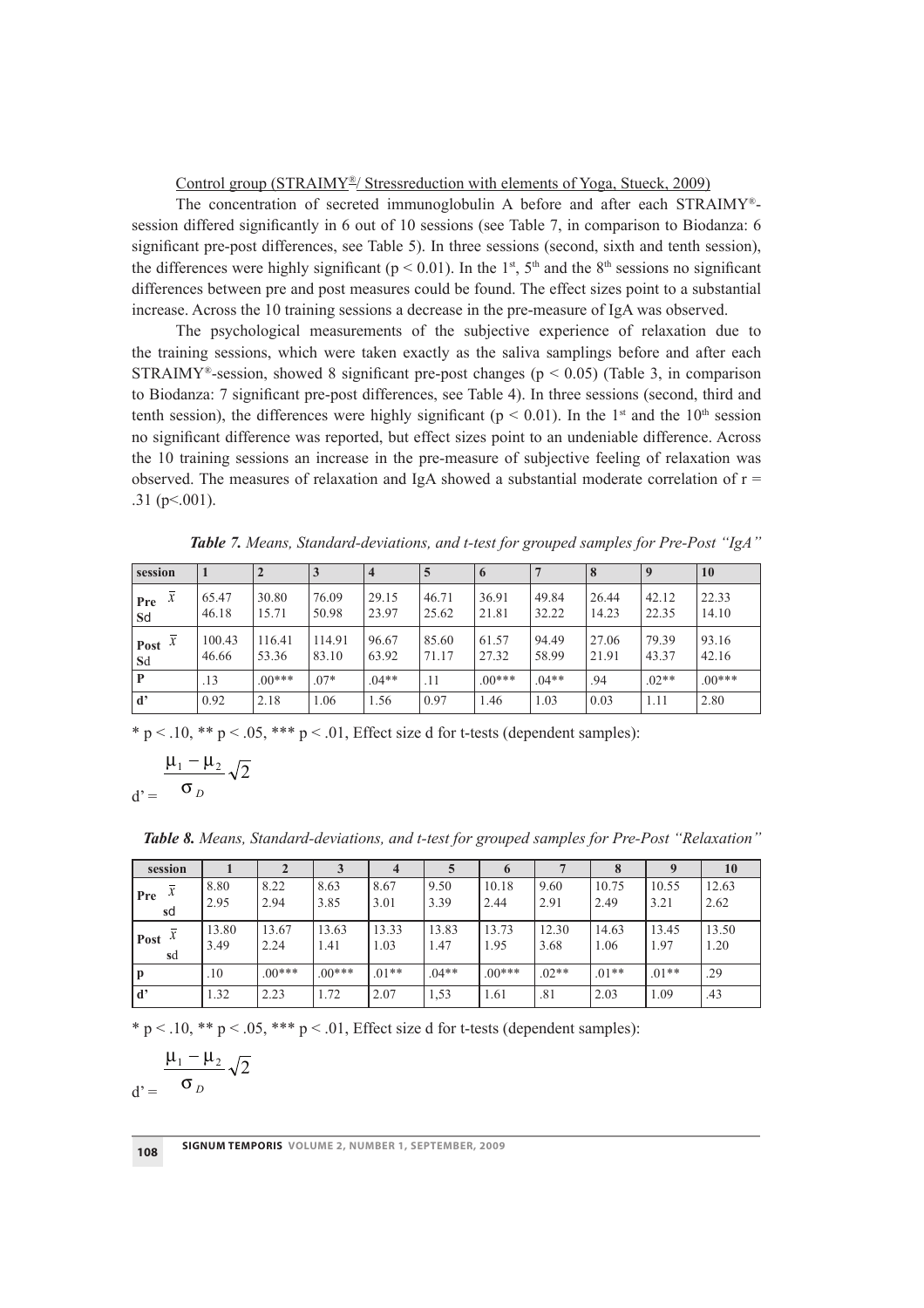### **Discussion**

With this pilot study the first time the effects of Biodanza on the secretion of Immunoglobulin A and on the subjective feeling of relaxation were investigated.The subjective evaluation of the state of relaxation proved to be between 8 and 13 raw points in the 10 pre-measures. Participants felt slightly uneasy, grumpy and nervous before the sessions. After seven out of ten sessions the state of mind of participants changed and they became more calm, relaxed, and self-composed. All effect sizes point towards a real difference between pre and post measures of relaxation in the 10 sessions. The subjective relaxation measures drawn from participants in the Yoga-based training sessions showed significant pre-post changes in eight out of ten sessions(Stueck et al., 2003). The results of the IgA measure before and after each session showed a significant postsession increase in 6 out of 10 sessions (p≤.05). The effects of Biodanza are held responsible for the effects found. The measurement of Immunglobulin A taken in the context of the Yoga-based training sessions (Stueck, et al., 2003) showed significant pre-post changes in 6 out of 10 sessions ( $p\leq 0.05$ , in one session significant tendency:  $p\leq 1$ ) (Stueck et al., 2003). Therefore, the autoregulative effects found in the participants of the Biodanza intervention are comparable to those found in participants of the Yoga-based training sessions. This finding can further be supported by other studies with adults, which have found moderate correlations between auto-regulative trainings and increases in the secretion of IgA (Green R. G., Green M. L., 1987; Jasnoski, Kugler, 1987; Green M. L., Green R. G., Santoro, 1988). Our studies concerning Biodanza and the Yogastudy (Stueck et al., 2003) are the first to examine these effects based on 10 points of measurement in adults.

The negative changes in the experimental group (that means decrease of the postmeasurements compared to the pre-measurements of session 8 and  $10<sup>3</sup>$ ) suggest that Biodanza does not belong to the group of classic relaxation trainings, wherein a clear relaxation-inducing impulse evokes a clear short-term relaxation reaction, too, including the accompanying immune competence increases. This became apparent in the exclusively positive changes during the Yoga intervention. As already outlined, Biodanza is an emotional training expressing every kind of emotion through dancing, which can also have negative effects on IgA, of course. Studies concerning expression of anger (Martin, Dobbin, 1988) and stress respectively niveaus of strain (McClelland, 1982, Jemmott et al, 1983) and concerning other emotional reactions (z.B. sadness) prove the relation between the mentioned emotions and IgA-reduction. That emotion-specific immunologic mechanism of action should be examined further. The discerned linear cause-effect relationship between relaxation impulse and IgA-increase in Yoga and other relaxation methods (Green et al., 1988, 1987, Stueck et al., 2003) seems to have only limited application on Biodanza. Furthermore, Biodanza could have a stronger stimulus for long-term changes concerning the IgA-Immune-Reaction compared to Yoga. The inferential statistical analysis showed a significant difference between participants' first and last sessions on a 10% significance level ( $p=09$ \*). Nonsignificant pre-post-differences in sessions 7 to 10 of the experimental group (Biodanza) as well as the negative effects of sessions 8 and 10 can be explained by increased pre-values among other things (e.g. regulation of emotions). That would point to a transfer concerning an improved immune response that means to a longer-term effect of Biodanza on IgA. With the Yoga training

<sup>3</sup> e.g. in session 8: the dance of the tiger with anger expression and strong adrenergic stimulation, in session 10: dances of triumph in the end of the session.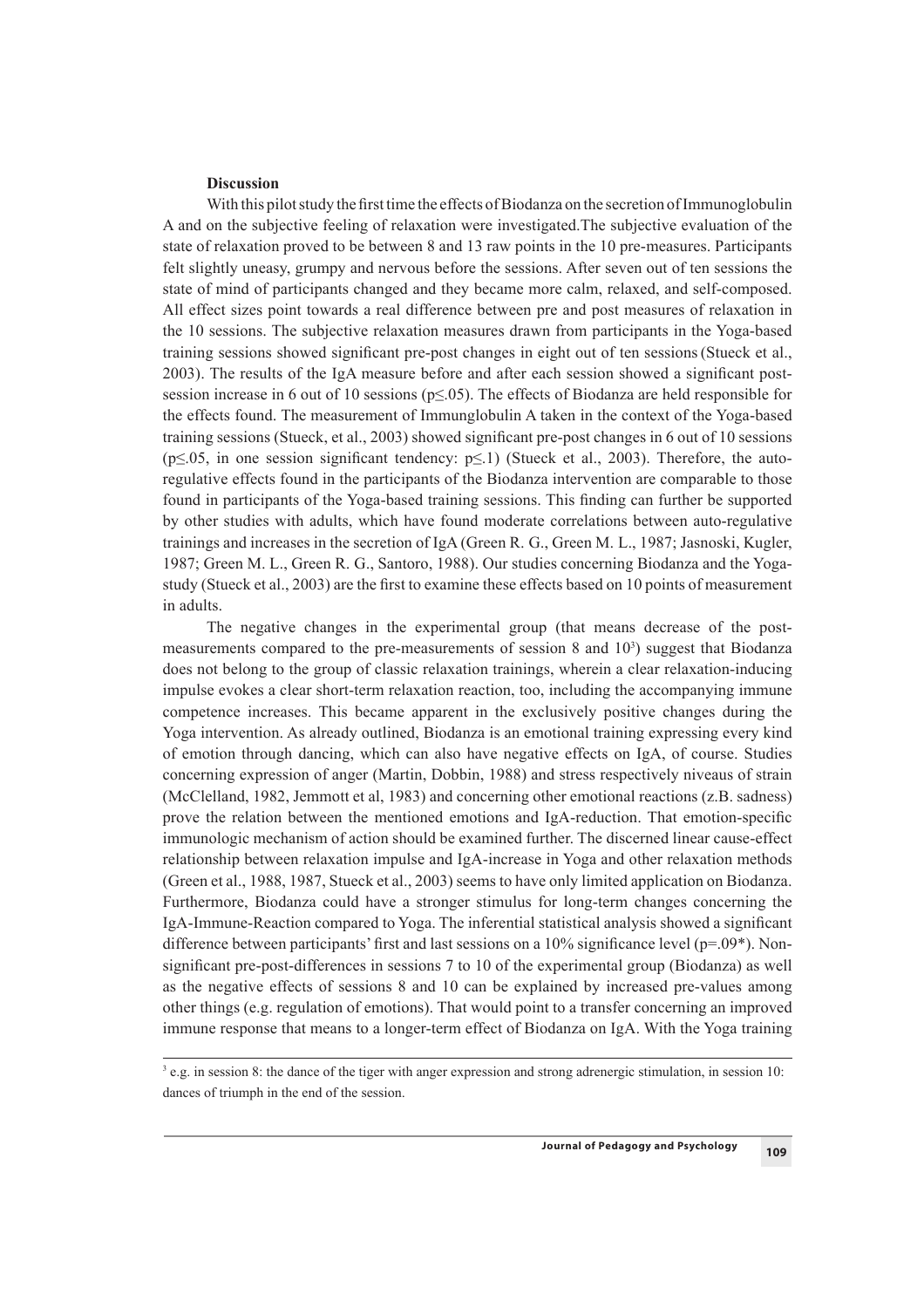this transfer does not appear in the prevalues. Figure 3 illustrates this important new finding. This effect is called "Transtase" and underlines the effect of self-organizing systems, wherein a new quality state (JUMP) in the regulation of IgA is reached (see Picture 3).

The theory of Transtase is a typical term of theoretical model of Biodanza and is based on the theory of Systems (Terren, 2009). The difference between autoregulation and selforganisation is defined as following (Terren, 2009). A system which receives stimulation tries to autoregulate and therefore to balance itself (see Picture 3, level 1) until a certain level of instability, pressure or stimulation forces the system to jump to a new level. Because holding the old state is not possible. This means the instability (chaos) causes a new quality and structure of the system (selforganisation of systems, see picture 3, jump and level 2). This Process Model of biological systems was also described by, H. U. Balzer and K. Hecht (Balzer, Hecht, 2000) in several investigations concerning the regulation of periods lengths of the skin response connected with stress (see Picture 4). This "Transtase" -effect could be proofed in our study the first time.

This long-term aspect has to be interpreted with caution and should be further examined with larger samples and

*Picture 3. Comparison of the pre-values starting with the 2nd session as from that moment homogenized starting values of the Biodanza and the Yoga group existed*







with a design that examines the EG and CG (e.g. via variance analysis with repetitive measuring) directly. Unfortunately the described long-term changes (esp. follow-up study) and the negative effects due to methodical defects (i.a. sample too small, missing statistical EG-CG evaluation with MANOVA) cannot be analyzed more thoroughly. That should definitely happen in further studies.

### **CONCLUSIONS**

Biodanza encourages achieving of a significant effect with regard to the improvement of the IgA level in saliva. This fact speaks in favour of immuno-enhancing effects that should reduce the susceptibility to minor infections. With respect to the subjective experience of relaxation, Biodanza has a particularly positive effect on this autoregulative aspect of stress reduction.

For future research in the field of immunological and psychological evaluations of Biodanza the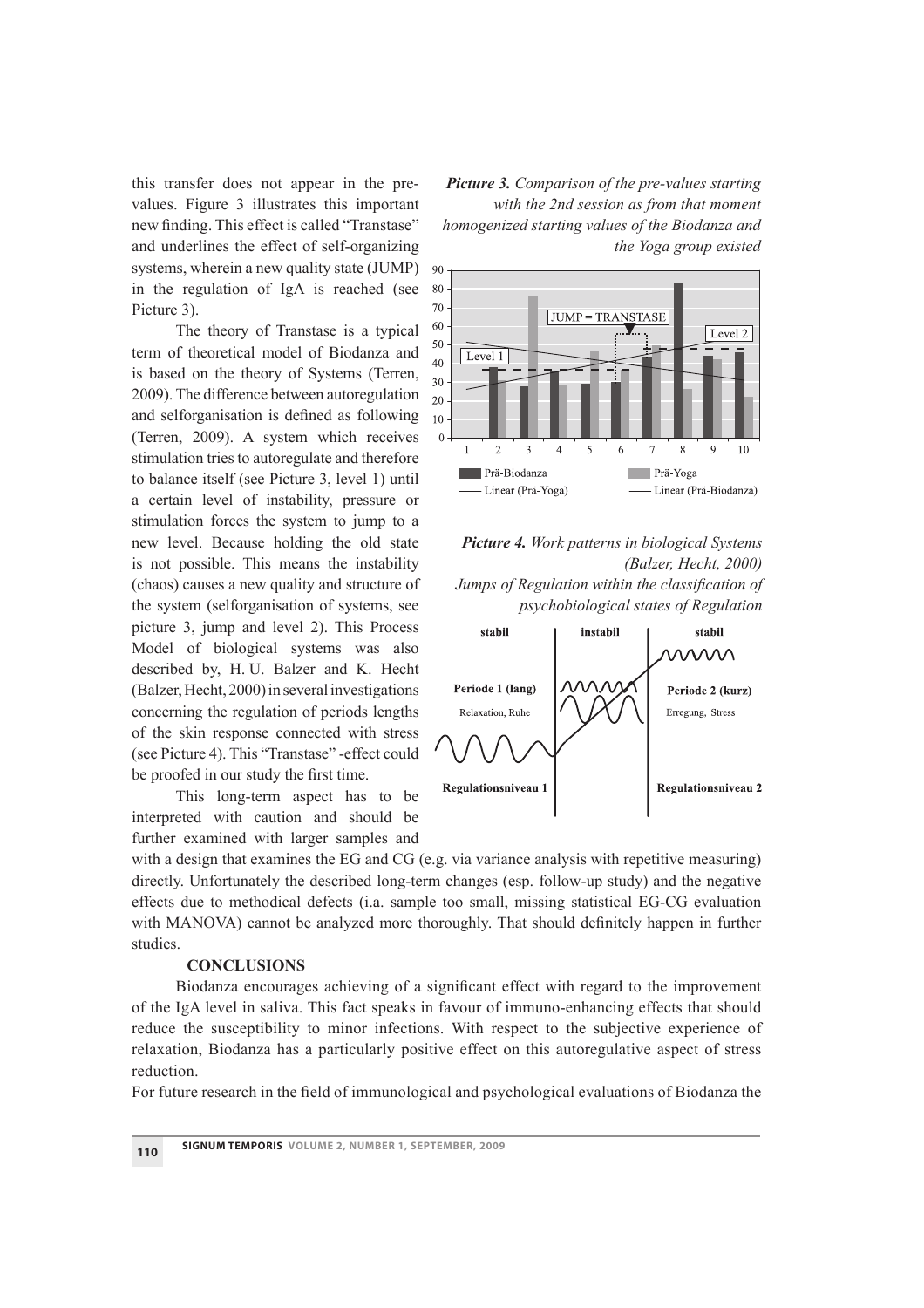following is suggested: Further research should address the issue of gender-specific differences in the effects of Biodanza on immunological parameters. In order to be able to assess circadian influences on the human organism and thus be able to properly interpret our results further evaluation studies related to this topic should be carried out. Furthermore, it would be interesting to explore which changes of emotional well-being correlate with changes in IgA concentration and whether a correlation between personality factors and secretory Immunoglobuline A exists.

### **REFERENCES**

- 1. Balzer, H. U., Hecht, K. (2000) Chrono-Biologische-Regulationsdiagnostik (CRD). Ein neuer Weg zur objektiven Bestimmung von Gesundheit und Krankheit [Chrono-Biological Regulation Diagnostic (CRD). A New Path to the Objective Assessment of Health and Disease]. In: K. Hecht, H. U. Balzer (Eds.) *Stressmanagement, Katastrophenmedizin, Regulationsmedizin, Prävention*. Lengerich: Pabst Science Publishers, S. 134–155 (in German).
- 2. Binz, U., Wendt, G. (1986) *Kurzskala Stimmung/Aktivierung* [Short Scale of Mood and Activity]. Weinheim: Beltz, S. 14–45 (in German).
- 3. Birbaumer, N., Schmidt, R. F. (1999) *Biologische Psychologie* [Biological Psychology]. Heidelberg: Springer, S. 1–234 (in German).
- 4. Biswanger, L. (1973) *Essere nel mondo* [To be in the World]. Roma: Astrolabio, p. 23–25 (in Italian).
- 5. Garcia, C. (1997) *Biodanza. Die Kunst das Leben zu tanzen. Erleben als Therapie* [Biodance. The Art to Dance the Life. Experience as a Therapy]. Unveröffentlichtes Manuskript, Fischamend, Österreich (in German).
- 6. Green, R. G., Green, M. L. (1987) Relaxation Increases Salivary Immunoglobulin. *Al. Psychol. Rep.*  No 61, p. 623–629.
- 7. Green, M. L., Green, R. G., Santoro, W. (1988) Daily Relaxation Modifies Serum and Salivary Immunoglobulins and Psychophysiologic Symptom Severity*. Biofeedback and Self- Regulation,* 13, p. 187–199.
- 8. Hennig, J. (1994) *Die psychobiologische Bedeutung des sekretorischen Immunglobulin A im Speichel.* [The Psycho-Biological Meaning of the Secretory Immunglobuline A in Saliva]. Münster: Waxmann, S. 1–16 (in German).
- 9. Jasnoski, M., Kugler, J. (1987) Relaxation, Imagery and Neuroimmunomodulation. *Annuals of the New York Academy of Sciences,* 496, p. 722–730.
- 10. Jemmott, J. B., Borysenko, M., Chapman, R., et al. (1983) Academic Stress, Power Motivation, and Decrease in Secretion Rate of Salivary Secretory Immunoglobulin A*. The Lancet* 1(8339), p. 1400– 1402.
- 11. Jung, K. G. (1980) *Die Archetypen und das kollektive Unbewusste* [The Archetypes and the Collective Unconsciousness]. Bollati: Turin, S. 1–474 (in German).
- 12. Kallen, H. W. (2003) *Der Tanz des Lebens und seine biologischen Grundlagen. Lebenslänglich Biodanza?* [The Dance of Life and Biological Backgrounds. Lifelong Biodanza?]. Unveröffentlichte Monographie (in German).
- 13. Kaschka, W. P., Aschauer, H. N. (1990) *Psychoimmunologie* [Psycho-Immunology]. Stuttgart: Thieme-Verlag, S. 3–24 (in German).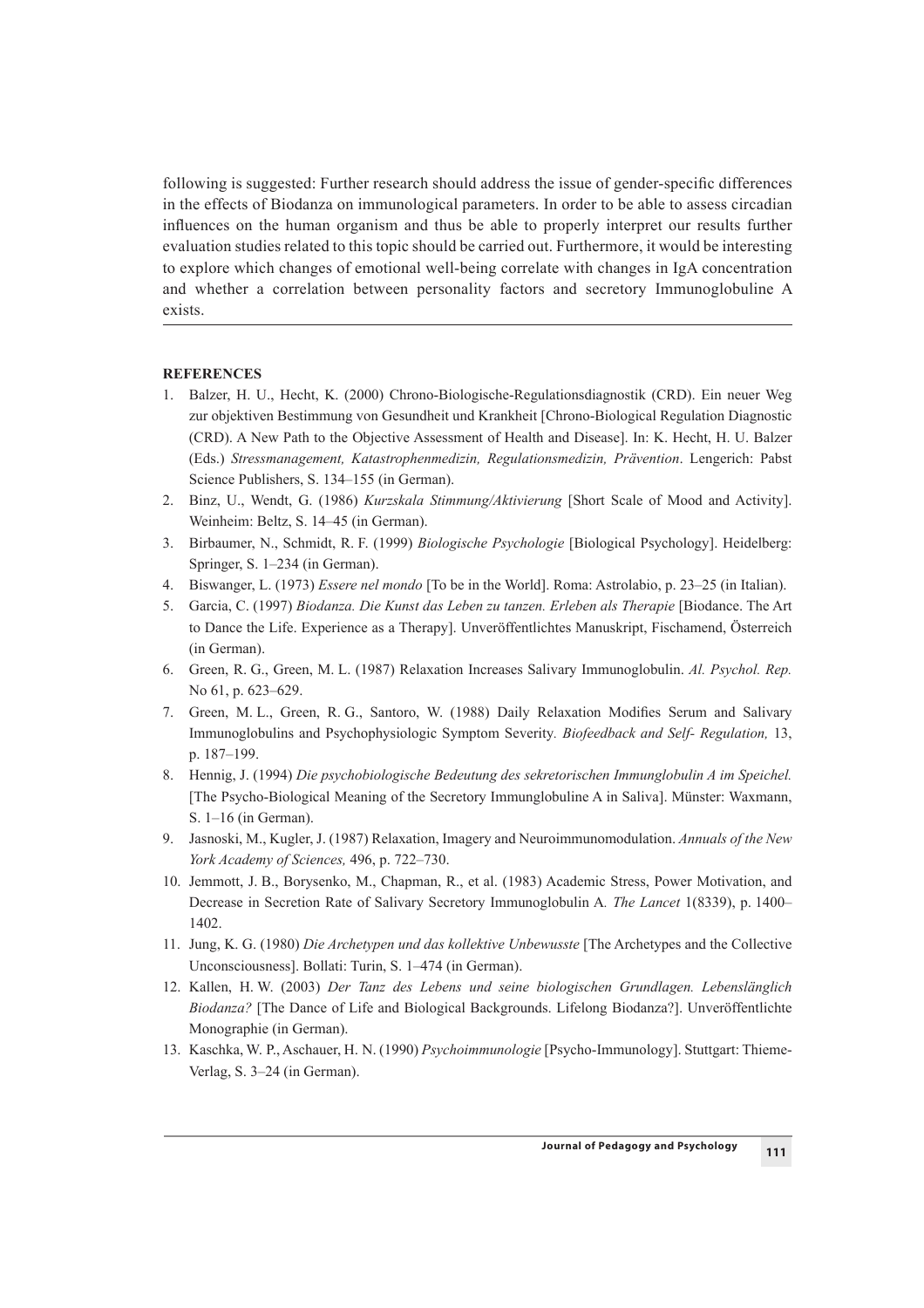- 14. Lopez, I. (1952) *El descubrimiento de la intimitad* [The Discovery of Intimacy]. Madrid: Aguilar S. A., p. 1–74 (in Spanish).
- 15. Martin, R. A., Dobbin, J. P. (1988) Sense of Humor, Hassles, and Immunoglobulin A: Evidence for a Stress-Moderating Effect of Humor. *Int J Psychiatry Med.* No 18, p. 93–105.
- 16. Mc Clelland, D. C., Alexander, C., Marks, E. (1982) The Need for Power, Stress, Immune Functions, and Illness among Male Prisoners. *Journal of Abnormal Psychology*, No 91, p. 61–70.
- 17. Roitt, I. M., Brostoff, J., Male, D. K. (1991) *Kurzes Lehrbuch der Immunologie* [Short Textbook of Immunology]. Stuttgart: Thieme-Verlag, S. 1–399 (in German).
- 18. Stück, M. (1998) *Entspannungstraining mit Yogaelementen in der Schule. Wie man Belastungen abbauen kann* [Relaxation Training with Elements of Yoga in Schools. How to Deal with Pressure] Donauwörth: Auer, S. 1–60 (in German).
- 19. Stück, M. (2000) *Entspannungstraining mit Yogaelementen in der Schule.* Kursleiter-Handbuch [Relaxation Training with Elements of Yoga in Schools. Trainer Manual]. Donauwörth: Auer, S. 60 (in German).
- 20. Stueck, M., Meyer, K., Rigotti, Th., Bauer, K., Sack, U. (2003) Evaluation of a Yoga-based Stress Management Training for Teachers: Effects on Immunoglobulin A Secretion and Subjective Relaxation. *Journal of Meditation and Meditation-Research*, Vol. 3, p. 59–68.
- 21. Stück, M., Sonntag, A., Balzer, H. U., Glöckner, N., Rigotti, Th., Schönichen, C., Hecht, K. (2005) Hypersensibilitätszustände der elektrodermalen Aktivität und Belastungserleben im Lehrerberuf [Hypersensitivity Statuses for Electrodermal Activity and Feeling of Pressure Amongst Teachers]. *Psychomed*, No 17 (2), S. 109–114 (in German).
- 22. Stueck, M., Villegas, A., Terren, R., Toro, V., Mazzarella, L., Schröder, H. (2008) Die Belastung tanzen? Biodanza als neue körperorientierte psychologische Interventionsmethode der Belastungsbewältigung für Lehrer [Dance the Stress? Biodanza as New Body-Orientied Psychological Interventive Method for Stress-Coping of Teachers]. *Ergo-Med*, No 02/2008, S. 34–43 (in German).
- 23. Stueck, M., Villegas, A. (2008) Dance Towards Health? Empirical Research about Biodanza. In: M. Stueck, A. Villegas (Hrsg.) *Biodanza im Spiegel der Wissenschaften* [Biodanza in the Mirror of Sciences]. Bd. 1. Strasburg: Schibri-Verlag, S. 344 (in German).
- 24. Stueck, M. (2009) *Stressreduction with Elements of Yoga (STRAIMY® )*. Strasburg: Schibri-Verlag, 78 p.
- 25. Terren, J. (2009) *Autoregulation and Selforganisation*. Unpublished Material Biocentric Education. School of Biodanza Leipzig (www.biodanzaschule-leipzig.de) 44 p.
- 26. Toro, R. (1995) *The Theory of Biodanza*. Unpublished Materials of School of Biodanza Leipzig (www. biodanzaschule-leipzig.de) 60 p.

### **PhD Marcus Stück**

Institute of Applied Psychology, University of Leipzig Address: Seeburgstr. 14-20, D-04103 Leipzig phone: 0341 9735956 Fax: 0341 9735958 E-mail: stueck@rz.uni-leipzig.de www.bildungsgesundheit.de www.biodanzaschule-leipzig.de

#### **Mg. Sc. Alejandra Villegas**

Institute of Applied Psychology, University of Leipzig Address: Seeburgstr. 14-20, D-04103 Leipzig E-mail: villegas@rz.uni-leipzig.de www.biodanzaschule-leipzig.de